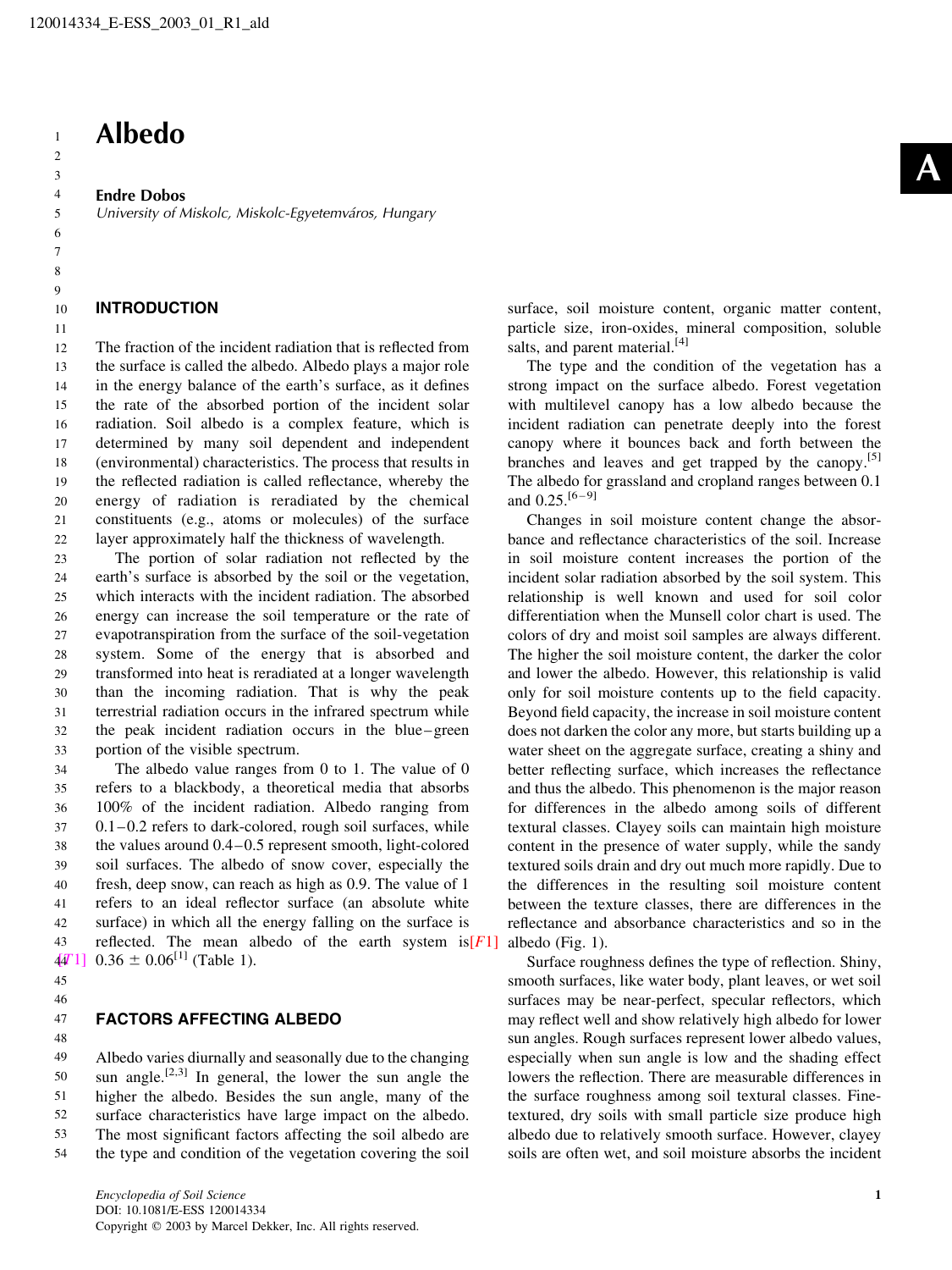Table 1 The approximated ranges of albedo of natural surfaces 55

| Natural surface types       | <b>Approximated albedo</b> |
|-----------------------------|----------------------------|
| Blackbody                   | 0                          |
| Forest                      | $0.05 - 0.2$               |
| Grassland and cropland      | $0.1 - 0.25$               |
| Dark-colored soil surfaces  | $0.1 - 0.2$                |
| Dry sandy soil              | $0.25 - 0.45$              |
| Dry clay soil               | $0.15 - 0.35$              |
| Sand                        | $0.2 - 0.4$                |
| Mean albedo of the earth    | 0.36                       |
| Granite                     | $0.3 - 0.35$               |
| Glacial ice                 | $0.3 - 0.4$                |
| Light-colored soil surfaces | $0.4 - 0.5$                |
| Dry salt cover              | 0.5                        |
| Fresh, deep snow            | 0.9                        |
| Water                       | $0.1 - 1$                  |
| Absolute white surface      | 1                          |

radiation and decreases albedo. Conversely, dry, coarse textured soils with relatively large particles (sand grains) reflect larger portions of the incident radiation than clayey soils.

Surface color is determined by the interaction of the surface material with the visible spectra of the incident



Fig. 1 The higher the moisture content the lower the reflectance throughout the visible and near-infrared region, especially along the water absorption bands at  $1.4 \mu m$  and  $1.7 \mu m$ . Notice the differences in the reflectance characteristics between the clayey and sandy soils. (From Ref. 10.) 105 106 107 108

solar radiation. Soil color is a differentiating factor in all the soil classification systems. It reflects many of the most important soil physical and chemical characteristics. One of the most significant coloring agents of the soils is the soil organic matter content. Soil organic matter content increases the absorbance of the soil. Thus the higher the organic matter content, the lower the albedo. Iron oxides increase the reflectance in the red portion of the spectrum while causing a decrease in the blue–green and infrared portion. Salt crust on the surface increases the albedo dramatically. That is why mapping of salt-affected area with remotely sensed images is a very powerful tool for soil surveyors.

## MEASUREMENT OF ALBEDO

The theoretical concept of measuring albedo is simple. A radiation sensor (pyranometer) is pointed upwards to measure the incident radiation and then quickly flipped downwards to measure the reflected radiation. For deriving the albedo, the quantity of the reflected radiation has to be divided by the one for the incident radiation. In fact, the actual measurement of surface albedo under natural condition is rather complex. The problem is threefold. First, the incident radiation does not only come from the radiation source directly, but also from diffused light from other directions. Secondly, the reflector surfaces do not reflect equally in all directions and thirdly, the sensors gather light only from a small range of angles. Thus, our measurements of reflectance are only samples of the bidirectional reflectance distribution function (BRDF). Albedo is often defined as an overall average reflection coefficient of an object. More precisely the terms of spectral and total albedo are differentiated. The spectral albedo refers to the reflectance in a given wavelength, while the albedo is calculated as an integral of the spectral reflectivity times the radiation, over all wavelengths in the visible spectrum. A good estimation of the surface albedo can be done using clear-sky satellite measurements.<sup>[11]</sup>

## **CONCLUSIONS**

Albedo measures the overall reflectance of the surface, providing lots of useful information about the soil system and better understanding of the soil energy balance. But different wavelengths of sunlight are normally not equally reflected, which gives rise to a variable color of surfaces and differences in reflectance of certain wavelengths due to differences in physical or chemical characteristics of the soil surface. Differences in soil albedo can be measured with radiometers.